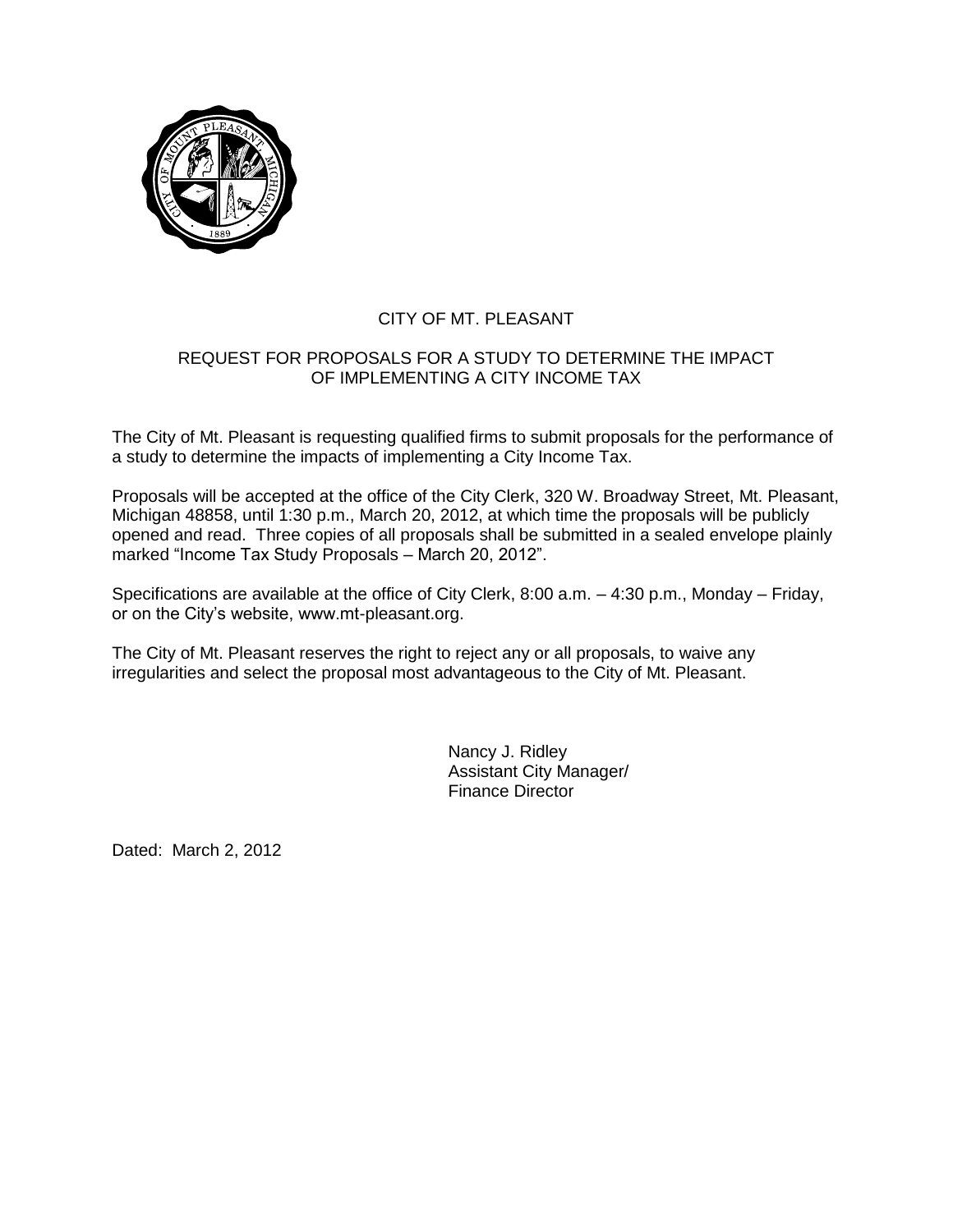## CITY OF MT. PLEASANT

### Income Tax Study Specifications

The City of Mt. Pleasant is interested in determining the impact of implementing a City income tax according to Michigan's Uniform City Income Tax Act (Public Act 284, of 1964) to replace some of its' operating millage. The City is requesting proposals from firms that will outline specifically how the study will be conducted and recommend a timeline for the study. After the City determines which proposal to accept, a contract will be signed with the firm to complete the study within the proposed timeline.

#### A. General Information

The City of Mt. Pleasant, population 26,016 according to the 2010 census, is located in the center of Michigan's Lower Peninsula. The city is organized under Michigan's Comprehensive Home Rule City Act and employs approximately 118 full time employees. The City had a study completed in 2000 to determine the impact of implementing such a tax. Due to the growth in and around the City since 2000, the large portion of the property within the City which is non-taxable, Proposal A, the decreases in State-shared revenue, the lack of growth in property values, and the decrease in available land for growth within the City; the City is interested in having an updated analysis done to determine the impact of such a tax on residents and businesses.

#### B. Financial Information

The City's 2012 budgeted expenditures across all funds totaled \$27 million of which \$6.3 million was collected from property taxes. The current total millage rate is 15.75 mills. The General Fund budget totals \$10.4 million and \$5.4 million (13.465 mills) is from property taxes. The general operating millage specifically is 12.195 mills, generating approximately \$4.9 million. See attachment A for a history of the City millage rate. See attachment B for a history of the City's taxable values by class of property.

### C. Firm/Individual Qualifications

The firm/individual must be qualified in municipal financial analysis matters.

### D. Performance Specifications

- 1. The study must determine the potential revenue generated by an income tax and the concurrent reduction in the millage rate.
- 2. The study must rely on data other than census data.
- 3. The study must analyze the impacts of various income tax rates, exemption levels, and millage rates. One of the analyses in the study must show the impact of generating additional revenues, not just status quo revenues.
- 4. The study must detail the financial impact on various classes of taxpayers and determine any shift in overall tax burden, including, but not limited to: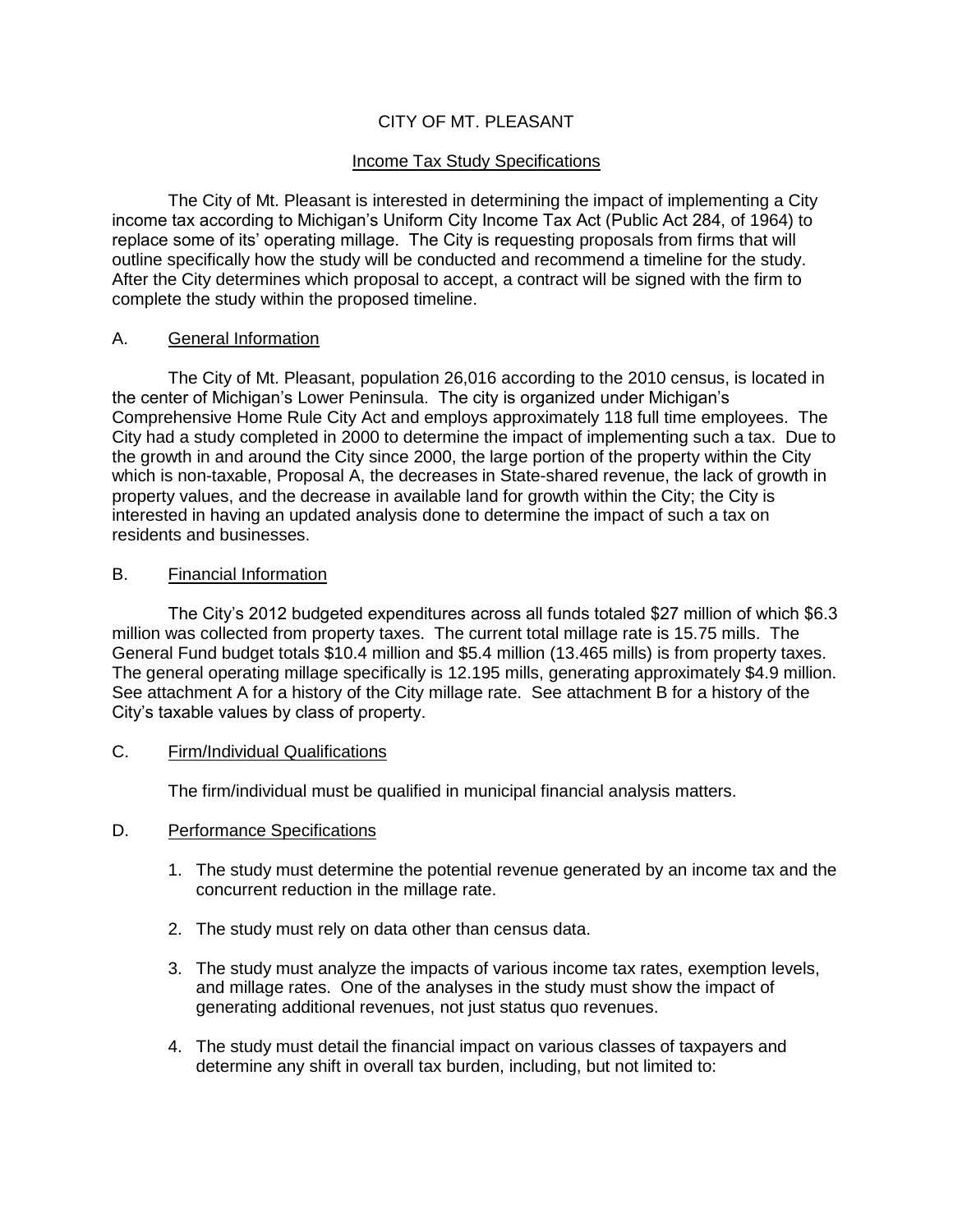- a. Resident Homeowners
- b. Landlords
- c. Non-resident Homeowners
- d. Renters
- e. Businesses located within the City limits
- f. Businesses doing business in the City, but not located in the City
- g. Non-resident workers
- h. Senior Citizens
- i. CMU Students
- 5. The results of the study for individual classes of taxpayers must be summarized in a user friendly format to be easily understandable for public presentation.
- 6. The results of the study must be in such a form to allow the City to calculate additional scenarios with different exemption levels, income tax levels and millage rates.
- 7. The study must estimate the costs of administering such a tax including an analysis of a potential contract with the City of Grand Rapids collaborative effort for a processing center.
- 8. The study must project income tax and property tax revenues for each of the next ten (10) years.
- 9. The study must include an evaluation of the potential impact on any other City revenue sources.
- 10. The firm shall present the study to the Executive Management Team and the City Commission.

## E. Instruction Regarding Proposals

Three (3) copies of the proposal must be submitted to the City Clerk, 320 W. Broadway Street, Mt. Pleasant, Michigan 48858, before 1:30 p.m., March 20, 2012. The proposals shall be submitted in sealed envelopes plainly marked "Income Tax Study – March 20, 2012". Late proposals will not be accepted.

Proposals must include:

- 1. One page executive overview briefly summarizing the study approach and the costs of the study.
- 2. Qualifications of the firm:
	- a. A description of the firm.
	- b. A listing of Michigan municipal clients for which the firm has performed an income tax study within the last five years and other pertinent information to support relevant prior experience.
	- c. Resumes of the key staff to be assigned to the study.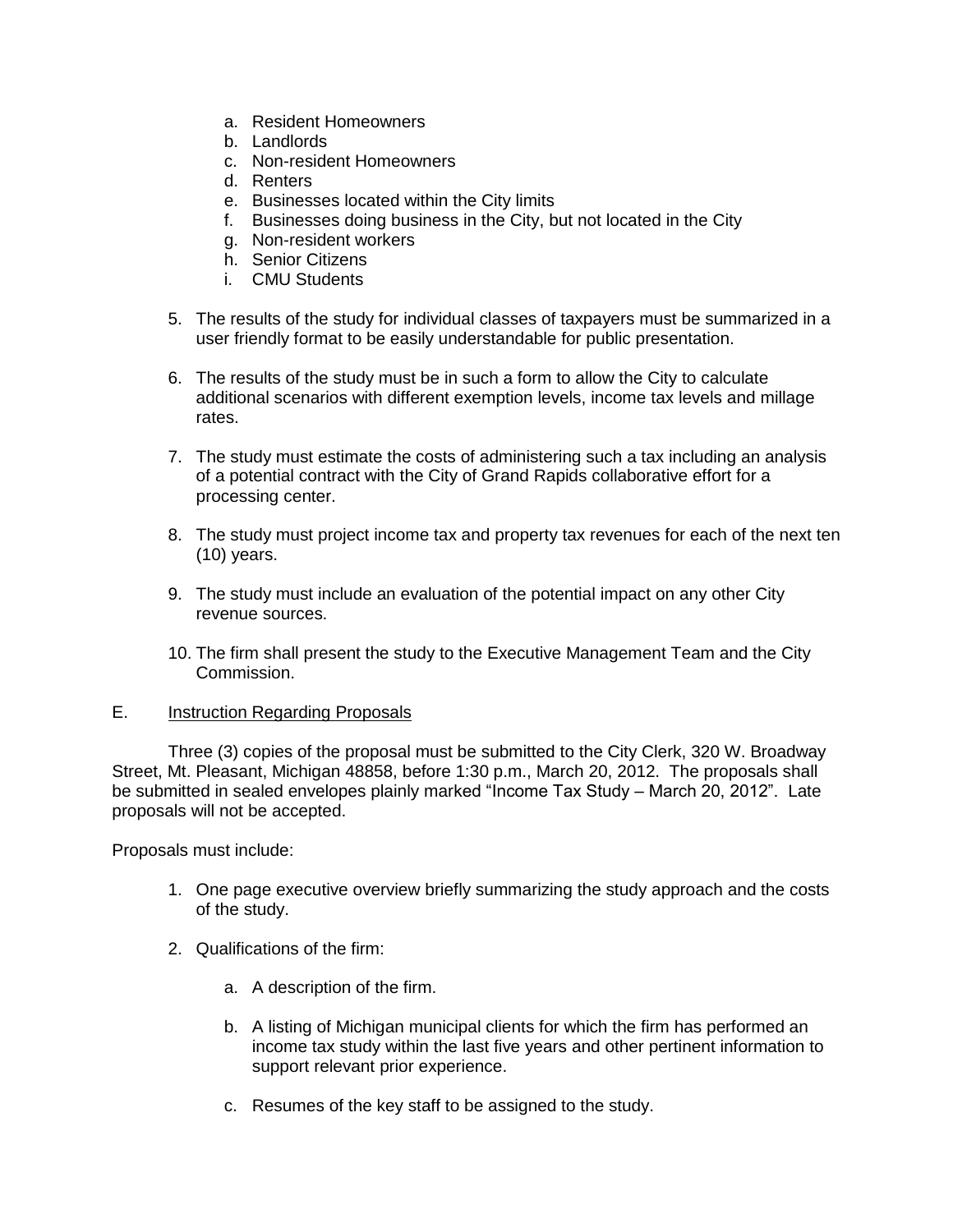- 3. Technical Approach
	- a. Express agreement to meet or exceed the performance specifications stated in section D.
	- b. Specifically outline the methodology to be used for the analysis.
	- c. A brief description of the data collection procedures to be followed, presented in a form which shall best aid the City in evaluating the firm's ability to identify, evaluate and communicate relevant information on local government financial issues.
	- d. A proposed schedule for performing the key phases of the study.
	- e. An estimated number of hours to complete the key phases.
- 4. Fees

The maximum fee for the City in a "not to exceed" format with sufficient detail as to what factors would impact the actual cost.

#### F. Proposal Evaluation Procedures

The City of Mt. Pleasant finance staff will evaluate the proposals on the basis of the qualifications, relevant experience, appropriateness of study methodology due to limited available data, and responsiveness of the bidders, as well as the fees for the study. The staff's recommendation will be presented to the City Commission for its consideration.

The City of Mt. Pleasant reserves the right to reject any or all proposals, to waive any irregularities and select the proposal most advantageous to the City of Mt. Pleasant.

### G. Contracts and Payment

The City of Mt. Pleasant expects to sign a contract with the selected firm. Progress payments will be billed monthly for services rendered in the prior month. Final payment will be made upon receipt and acceptance of the final reports.

#### H. Further Information

If any additional information is needed for the submission of this proposal please contact Nancy J. Ridley, Assistant City Manager/Finance Director, City of Mt. Pleasant, 320 W. Broadway Street, Mt. Pleasant, Michigan 48858 (989) 779-5366.